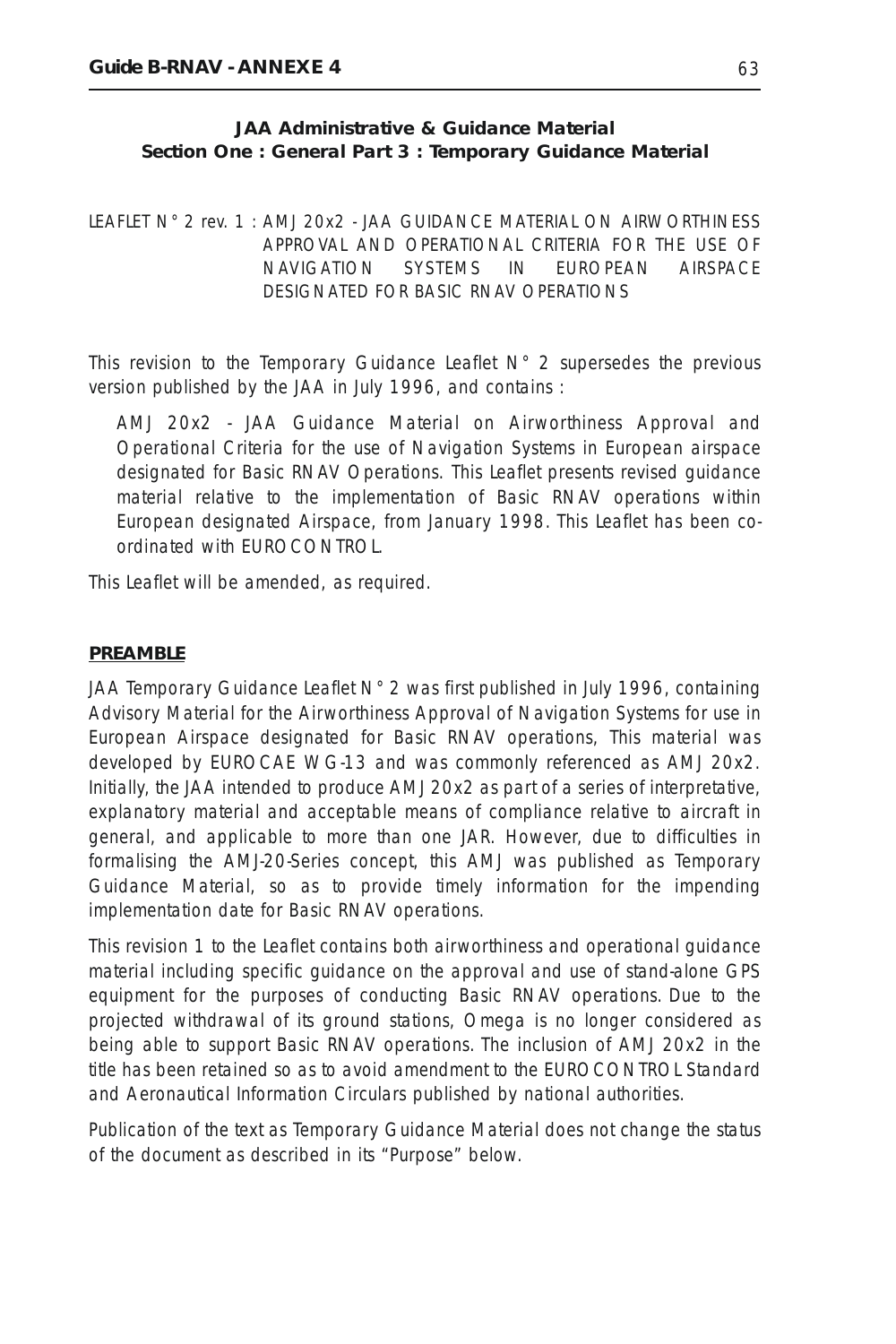## **1. PURPOSE**

This document provides guidance material for airworthiness approval and operational criteria for the use of navigation systems in European airspace designated for Basic RNAV operations. The document establishes an acceptable means, but not the only means, that can be used in the airworthiness approval process, and provides guidelines for operators where GPS stand-alone equipment is used as the means for Basic RNAV operations. The document is in accordance with the April 1990 directive issued by the Transport Ministers of ECAC member states and with regard to the Basic RNAV operations as defined within the EUROCONTROL Standard 003-93 Edition 1 and satisfies the intent of ICAO Doc. 9613-AN/937 Manual on Required Navigation Performance (RNP) First Edition - 1994. It is consistent also with Regional Supplementary Procedures contained within ICAO Doc 7030.

# **2. SCOPE**

This document provides guidance related to navigation systems intended to be used for Basic RNAV operations and considers existing airworthiness approval standards as providing acceptable means of compliance. The content is limited to general certification considerations including navigation performance, integrity, functional requirements and system limitations.

Compliance with the guidance in this Leaflet does not constitute an operational approval/authorisation to conduct Basic RNAV operations. Aircraft operators should apply to their Authority for such an approval/authorisation.

ICAO RNP-4 criteria are outside the scope of this Leaflet, but it is expected that navigation systems based on position updating from traditional radio aids and approved for Basic RNAV operations in accordance with this Leaflet will have an RNP-4 capability.

### **Related requirements**

JAR/FAR 25.1301, 25.1307, 25.1309, 25.1321, 25.1322, 25.1431 JAR/FAR 23.1301, 23.1309, 23.1311, 23.1321, 23.1322, 23.1431 JAR/FAR 27.1301, 27.1309, 27.1321, 27.1322 JAR/FAR 29.1301, 29.1309, 29.1321, 29.1322, 29.1431 JAR-OPS 1.243, 1.845, 1.865, as amended by NPA-OPS-7 JAR-OPS 3.243, 3.845, 3.865 as amended by NPA-OPS.8 National operating requirements.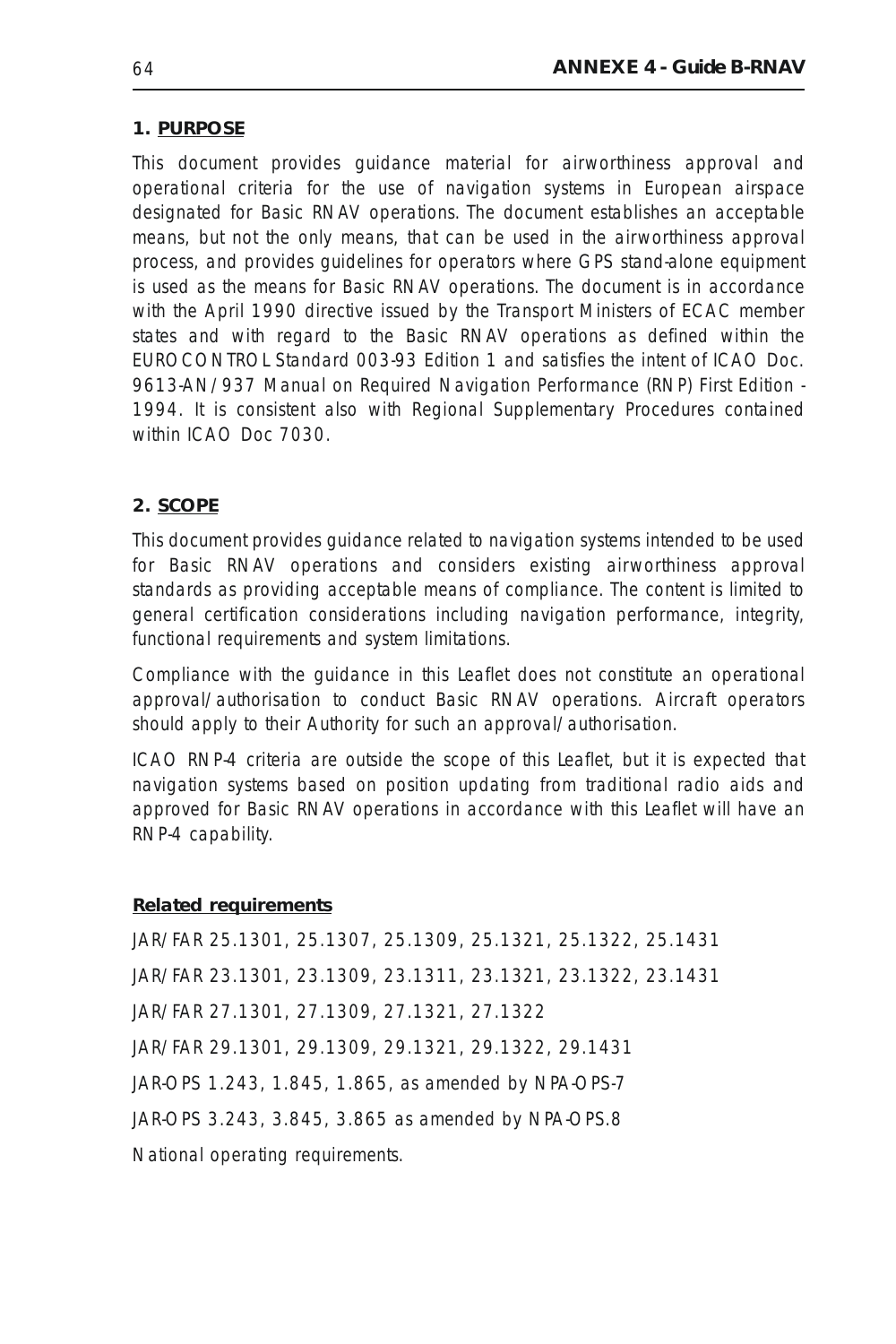### **ATC Documents**

EUROCONTROL Standard Document 003-93 Edition 1.

ICAO Doc. 9613-AN/937 - Manual on Required Navigation Performance (RNP) First Edition - 1994.

#### **Related navigation documents**

#### JAA Advisory Material

- AMJ 25-11 Electronic Display Systems.
- TGL N° 3 JAA Interim Guidance Material on Airworthiness Approval and Operational Criteria for the use of the NAVSTAR Global Positioning System (GPS).

#### FAA Advisory Circulars

- AC 20-121 A Airworthiness Approval of LORAN C for use in the U.S. National Airspace System.
- AC 20-130 () Airworthiness Approval of Multi-sensor Navigation Systems for use in the U.S. National Airspace System.
- AC 20-138 Airworthiness Approval of NAVSTAR Global Positioning System (GPS) for use as a VFR and IFR Supplemental Navigation System.
- AC 25-4 Inertial Navigation Systems (INS).
- AC 25-15 Approval of FMS in Transport Category Airplanes.
- AC 90-45 A Approval of Area Navigation Systems for use in the U.S. National Airspace System.

#### JTSOs/TSOs

JTSO-2C115/

- TSO-C115 () Airborne Area Navigation Equipment Using Multi-Sensor Inputs.
- TSO-C129 () Airborne Supplemental Navigation Equipment Using the Global Positioning System (GPS).

#### EUROCAE/RTCA documents

- ED-27 Minimum Operational Performance Requirements (MOPR) for Airborne Area Navigation Systems, based on VOR and DME as sensors.
- ED-28 Minimum Performance Specification (MPS) for Airborne Area Navigation Computing Equipment based on VOR and DME as sensors.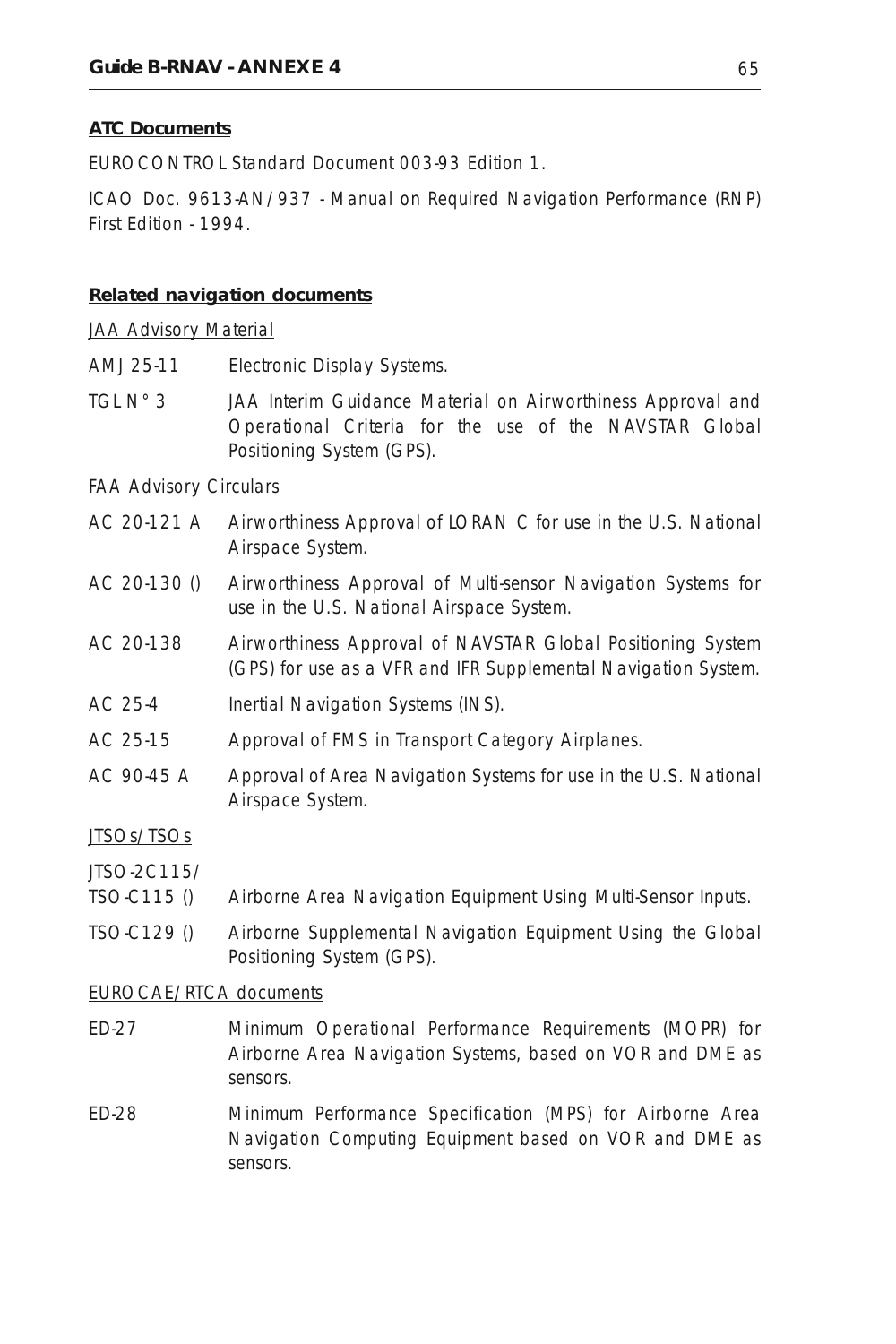| ED-39     | MOPR for Airborne Area Navigation Systems, based on two DME<br>as sensors.                                                                    |
|-----------|-----------------------------------------------------------------------------------------------------------------------------------------------|
| ED-40     | MPS for Airborne Computing Equipment for Area Navigation<br>System using two DME as sensors.                                                  |
| ED-58     | Minimum Operational Performance Specification (MOPS) for<br>Area Navigation Equipment using Multi-Sensor Inputs.                              |
| $ED-72()$ | MOPS for Airborne GPS Receiving Equipment.                                                                                                    |
| DO-180 () | Minimum Operational Performance Standards (MOPS) for<br>Airborne Area Navigation Equipment Using a Single Collocated<br>VOR/DME Sensor Input. |
| DO-187    | MOPS for Airborne Area Navigation Equipment Using Multi-<br>Sensor Inputs.                                                                    |
| DO-200    | Preparation, Verification and Distribution of User-Selectable<br>Navigation Data Bases.                                                       |
| DO-201    | User Recommendations for Aeronautical Information Services.                                                                                   |
| DO-208    | MOPS for Airborne Supplemental Navigation Equipment Using<br>Global Positioning System (GPS).                                                 |

# **3. SYSTEMS CAPABILITY**

Area navigation (RNAV) is a method which permits aircraft navigation along any desired flight path within the coverage of either station referenced navigation aids or within the limits of the capability of self-contained aids, or a combination of both methods.

In general terms, RNAV equipment operates by automatically determining aircraft position from one, or a combination, of the following together with the means to establish and follow a desired path :

VOR/DME DME/DME INS\* or IRS LORAN C\* GPS\*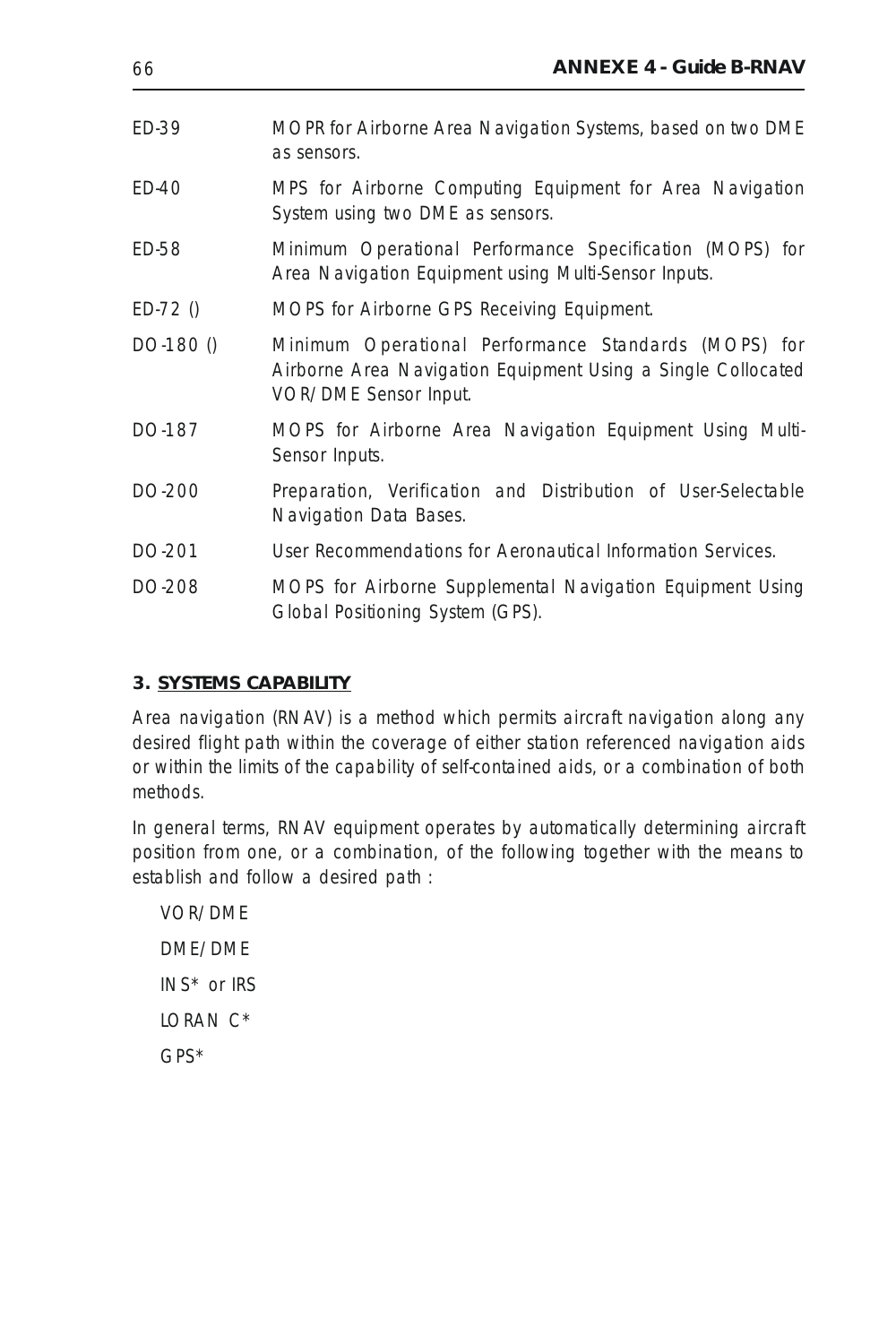*Notes 1 : Equipment marked with an asterisk\*, is subject to the limitations contained in paragraph 4.4.2.*

*Notes 2 : Due to the projected withdrawal of its ground stations, Omega is no longer considered as being able to support Basic RNAV operations.*

## **4. AIRWORTHINESS APPROVAL**

### **4.1. Criteria For Basic RNAV System**

### 4.1.1. Accuracy

The navigation performance of aircraft approved for Basic RNAV operations within European airspace requires a track keeping accuracy equal to or better than  $± 5$  NM for 95 % of the flight time. This value includes signal source error, airborne receiver error, display system error and fight technical error.

This navigation performance assumes the necessary coverage provided by satellite or ground based navigation aids is available for the intended route to be flown.

### 4.1.2. Availability and Integrity

Guidance for assessment of the effects associated with the loss of navigation function or erroneous display of related information is given in AMJ 25-11 paragraph 4 a (3) (viii).

The minimum level of availability and integrity required for Basic RNAV systems for use in designated European airspace can be met by a single installed system comprising one or more sensors, RNAV computer, control display unit and navigation display(s) (e.g. ND, HSI or CDI) provided that the system is monitored by the flight crew and that in the event of a system failure the aircraft retains the capability to navigate relative to ground based navigation aids (e.g. VOR, DME and NDB).

# **4.2. Functional Criteria**

### 4.2.1. Required Functions

The following system functions are the minimum required to conduct Basic RNAV operations.

(a) Continuous indication of aircraft position relative to track to be displayed to the pilot flying on a navigation display situated in his primary field of view. In addition where the minimum flight crew is two pilots, indication of aircraft position relative to the pilot not flying on a navigation display situated in his primary field of view.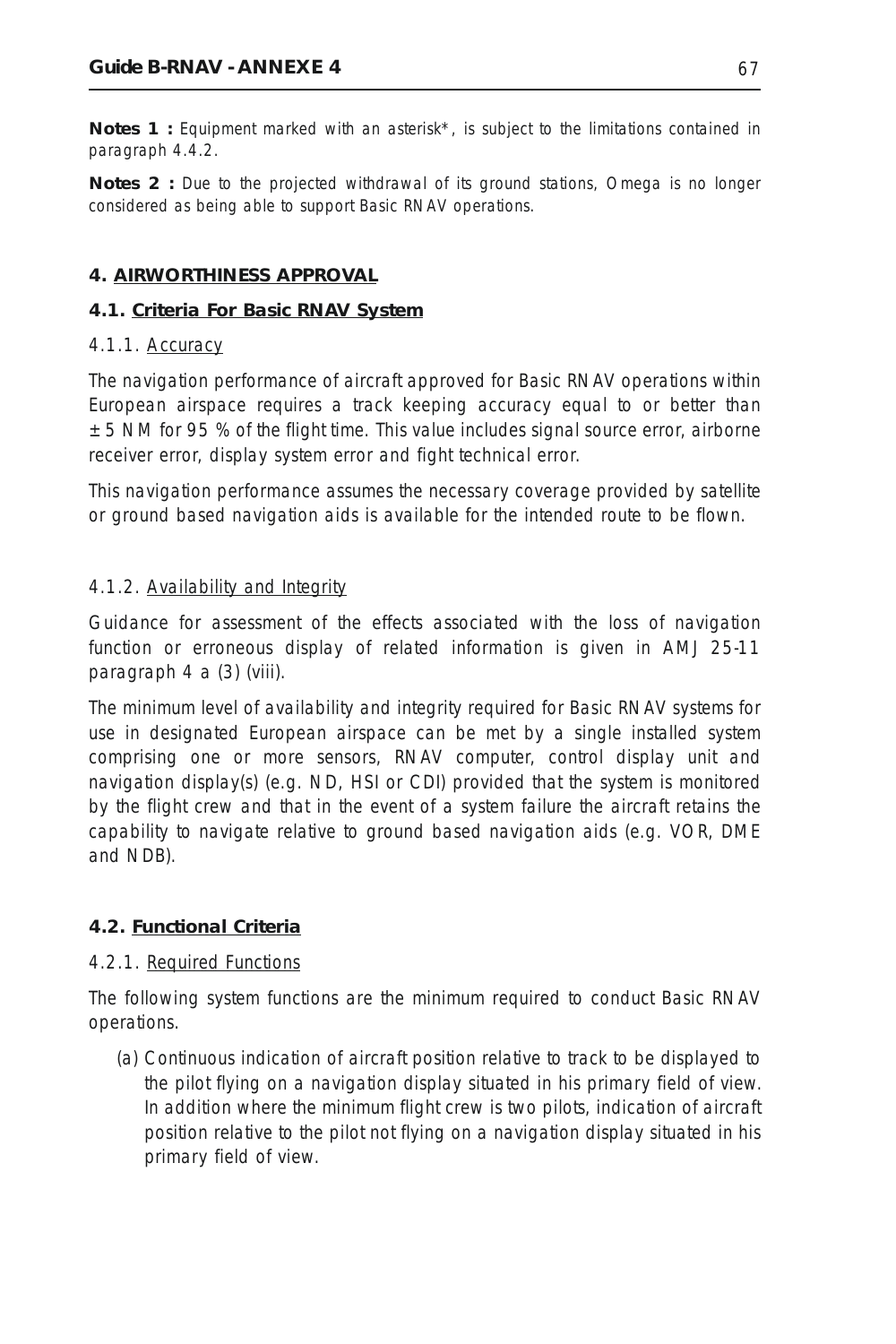- (b) Display of distance and bearing to the active (To) waypoint.
- (c) Display of ground speed or time to the active (To) waypoint.
- (d) Storage of waypoints ; minimum of 4.
- (e) Appropriate failure indication of the RNAV system, including the sensors.

### 4.2.2. Recommended Functions

In addition to the requirements of paragraph 4.2.1, the following system functions and equipment characteristics are recommended :

- (a) Autopilot and/or Flight Director coupling.
- (b) Present position in terms of latitude and longitude.
- (c) "Direct To" function.
- (d) Indication of navigation accuracy (e.g. quality factor).
- (e) Automatic channel selection of radio navigation aids.
- (f) Navigation data base.
- (g) Automatic leg sequencing and associated turn anticipation.

### **4.3. Aircraft Flight Manual - MMEL (Master Minimum Equipment List)**

The basis for certification should be stated in the Aircraft Flight Manual (AFM), together with any RNAV system limitations. The AFM may also provide the appropriate RNAV system operating and abnormal procedures applicable to the equipment installed, including, where applicable, reference to required modes and systems configuration necessary to support an RNP capability.

The (Master) Minimum Equipment List MMEL/MEL should identify the minimum equipment necessary to satisfy the Basic RNAV criteria defined in paragraphs 4.1 and 4.2.

### **4.4. Basic RNAV Systems - Acceptable Means of Compliance**

### 4.4.1. Acceptable Means of Compliance

Navigation systems which are installed on aircraft in accordance with the advisory material contained within FAA AC 90-45A, AC 20-130 (), AC 20-138 or AC 25- 15, are acceptable for Basic RNAV operations. Where reference is made in the AFM to either the above advisory material or the specific levels of available navigation performance (RNP), no further compliance statements will be required.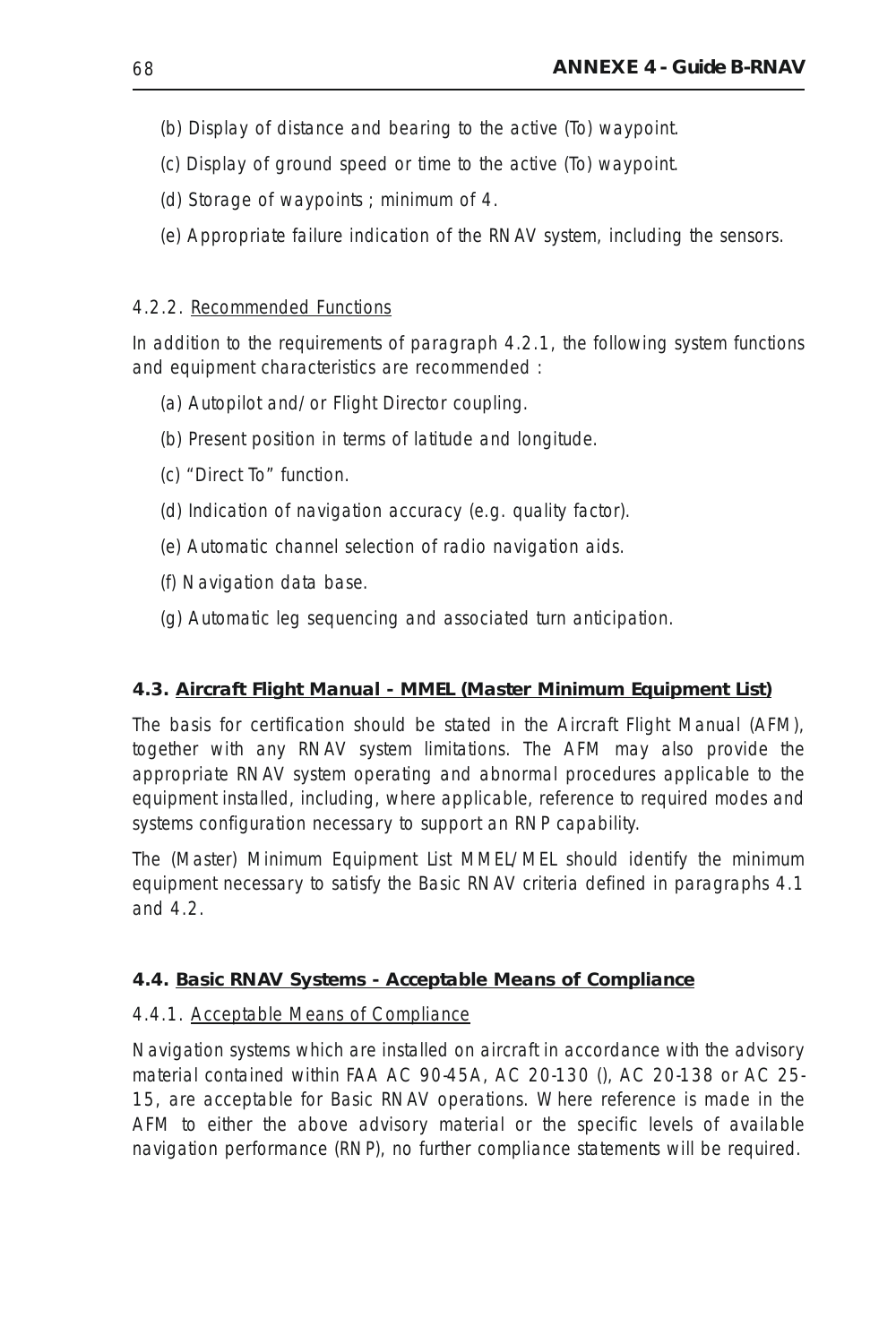Compliance may be based also on the lateral navigation standards defined in JTSO-2C115, TSO-C115 (), TSO-C129 (), ED-27/28, ED-39/40, DO-187/ED-58 or DO-180 (). However, qualification of the equipment to these standards, in itself, is not considered as sufficient for the airworthiness approval.

## 4.4.2. Limitations on the Use of Navigation Systems

The following navigation systems, although offering an RNAV capability, have limitations for their use in Basic RNAV operations.

# *4.4.2.1. INS*

INS without a function for automatic radio updating of aircraft position and approved in accordance with AC 25-4, when complying with the functional criteria of paragraph 4.2.1, may be used only for a maximum of 2 hours from the last alignment/position update performed on the ground. Consideration may be given to specific INS configurations (e.g. triple mix) where either equipment or aircraft manufacturer's data, justifies extended use from the last on-ground position update.

INS with automatic radio updating of aircraft position, including those systems where manual selection of radio channels is performed in accordance with flight crew procedures, should be approved in accordance with AC 90-45A or equivalent material.

# *4.4.2.2. LORAN C*

N° JAA advisory material currently exists for operational or airworthiness approval of LORAN C system within European airspace. Where LORAN C coverage within European Airspace permits use on certain Basic RNAV routes, AC 20-121A may be adopted as a compliance basis.

# *4.4.2.3. GPS*

The use of GPS to perform Basic RNAV operations is limited to equipment approved to TSO-129 () and which include the minimum system functions specified in paragraph 4.2.1. Integrity should be provided by Receiver Autonomous Integrity Monitoring (RAIM) or an equivalent means within a multi-sensor navigation system. The equipment should be approved in accordance with the JAA TGL  $N^{\circ}$  3. In addition, GPS stand-alone equipment should include the following functions :

- (a) Pseudorange step detection.
- (b) Health word checking.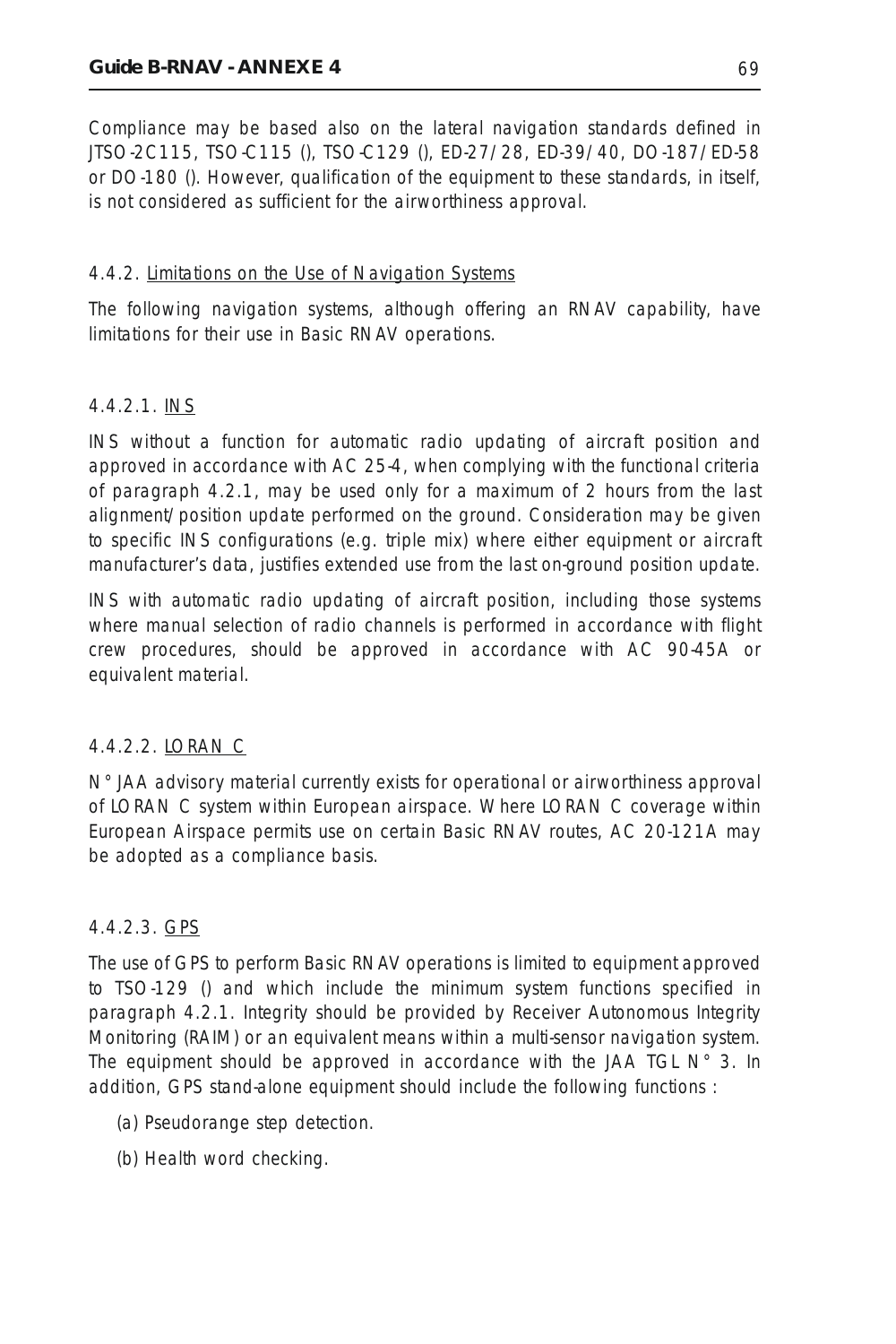These two additional functions are required to be implemented in accordance with FAA TSO-C129a criteria.

Traditional navigation equipment (e.g. VOR, DME and ADF) will need to be installed and be serviceable, so as to provide an alternative means of navigation.

*Note : Where GPS stand-alone equipment provides the only RNAV capability installed onboard the aircraft, this equipment, on its own, may be incompatible with a future airspace infrastructure such as Precision RNAV routes, terminal procedures, and where implementation of an augmented satellite navigation system will allow, the decommissioning of traditional ground based radio navigation aids.*

# **5. OPERATIONAL CRITERIA FOR USE OF GPS STAND-ALONE EQUIPMENT**

## **5.1. General Criteria**

GPS stand-alone equipment approved in accordance with the guidance provided in this Leaflet, may be used for the purposes of conducting Basic RNAV operations, subject to the operational limitations contained herein. Such equipment should be operated in accordance with procedures acceptable to the Authority. The flight crew should receive appropriate training for use of the GPS stand-alone equipment for the normal and abnormal operating procedures detailed in paragraphs 5.2 and 5.3.

# **5.2. Normal Procedures**

The procedures for the use of navigational equipment on Basic RNAV routes should include the following :

(a) During the pre-flight planning phase, given a GPS constellation of 23 satellites or less (22 or less for GPS stand-alone equipment that incorporate pressure altitude aiding), the availability of GPS integrity (RAIM) should be confirmed for the intended flight (route and time). This should be obtained from a prediction program either ground-based, or provided as an equipment function (see Annex 1), or from an alternative method that is acceptable to the Authority.

Dispatch should not be made in the event of predicted continuous loss of RAIM of more than 5 minutes for any part of the intended flight.

- (b) Where a navigation data base is installed, the data base validity (current AIRAC cycle) should be checked before the flight.
- (c) Traditional navigation equipment (e.g. VOR, DME and ADF) should be selected to available aids so as to allow immediate cross-checking or reversion in the event of loss of GPS navigation capability.